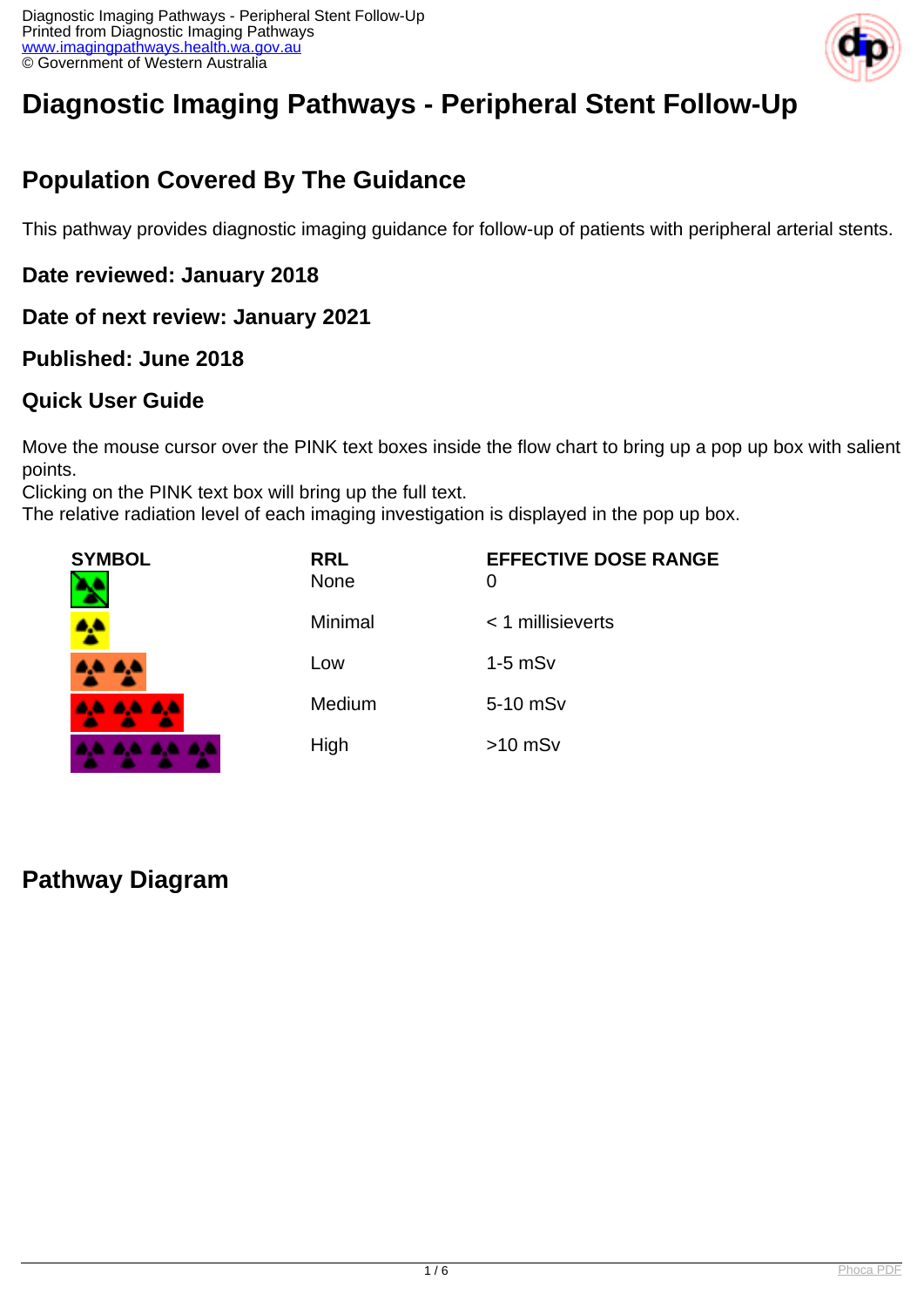



## **Image Gallery**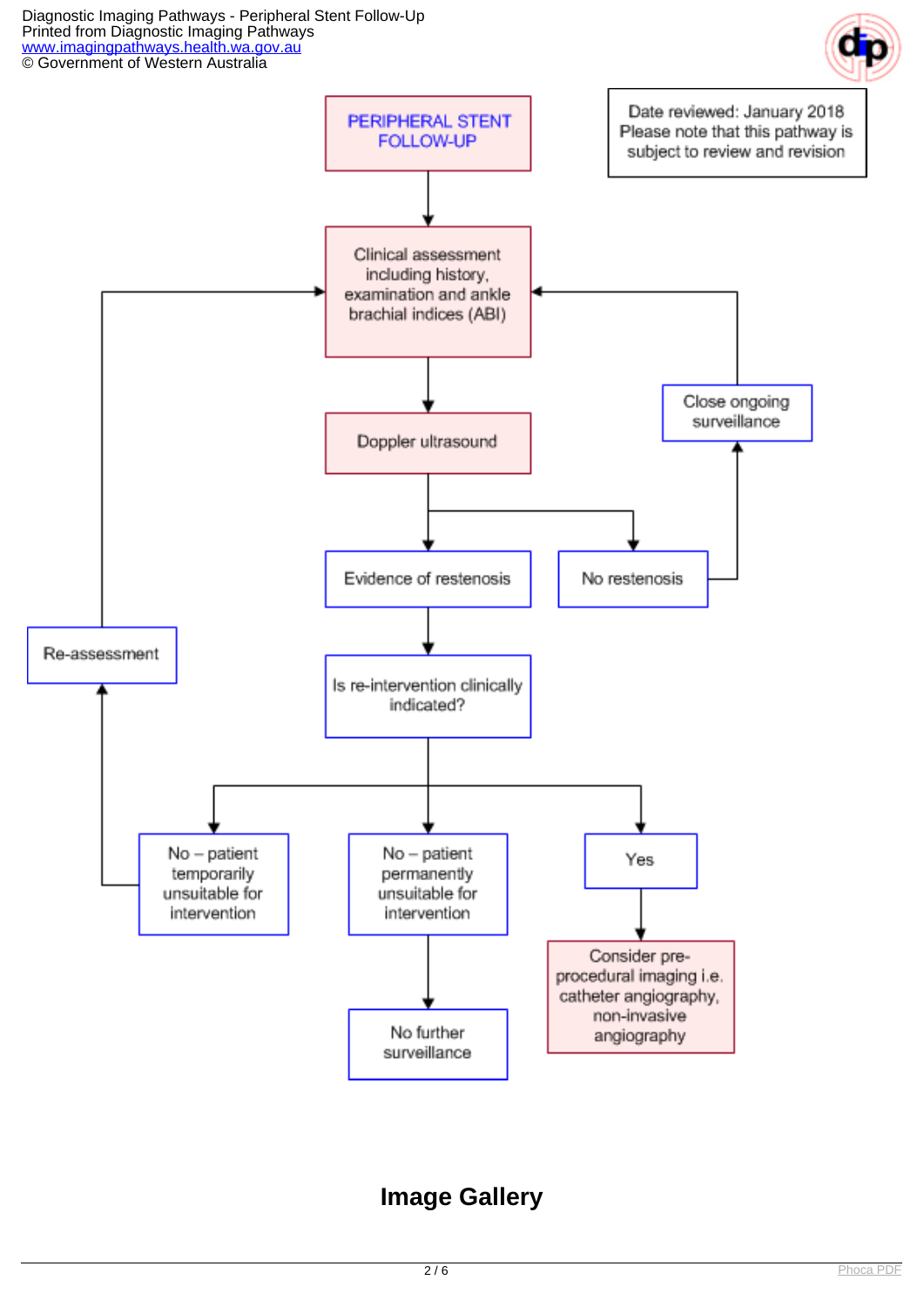Note: Images coming soon.

## **Teaching Points**

- Doppler ultrasound following clinical assessment is the imaging modality of choice to follow-up patients with endovascular peripheral stents
- Non-invasive angiography such as MRA and CTA has an increasing role in the assessment of lower limb peripheral arterial disease and pre procedural planning

### **Follow-up of Peripheral Stent**

- The risk of restenosis depends on multiple factors: drug eluting stents may reduce the risk of restenosis, infra-inguinal stents have an increased risk of restenosis; longer segments and complex disease also carry a higher risk [1](index.php?option=com_content&view=article&id=98&tab=references)
- Patient risk factors and co-morbidities should also be considered [2](index.php?option=com_content&view=article&id=98&tab=references)
- Not all restenosis is symptomatic [3](index.php?option=com_content&view=article&id=98&tab=references)
- There is no consensus on the optimal timing for monitoring patients after percutaneous therapy for peripheral vascular disease [2, 4, 5](index.php?option=com_content&view=article&id=98&tab=references)
- Early detection of restenosis is preferred as restenosis is easier to treat than complete occlusion  $\overline{5}$
- The risk of restenosis is highest in the first 12 months, but can occur at any time  $6$
- Close follow-up is suggested in the first year, e.g. at 6 weeks, 3 months, 6 months and 12 months post-procedure, then annually thereafter
- Follow-up assessment should include taking a history to identify recurrent symptoms, physical examination and ABIs [2, 5, 7, 8](index.php?option=com_content&view=article&id=98&tab=references)
- Duplex ultrasound is the preferred imaging modality for follow-up  $2, 7$ , though there have been no randomised trials performed
- Duplex ultrasound is reasonable for routine surveillance after endovascular procedures [2](index.php?option=com_content&view=article&id=98&tab=references)
- Although many clinicians add duplex ultrasound to routine surveillance,  $9$  the Appropriate Use Criteria panel felt that surveillance more than annually was inappropriate or uncertain for asymptomatic patients [10](index.php?option=com_content&view=article&id=98&tab=references)
- Ongoing imaging is only indicated if further intervention is being considered; other co-morbidities and functional status should be taken into account

## **Duplex Colour Doppler Ultrasound**

- Lowest cost cross-sectional imaging modality [7](index.php?option=com_content&view=article&id=98&tab=references)
- Recommended imaging modality for routine surveillance and in the setting of recurrent symptoms following surgical or percutaneous intervention [2, 7](index.php?option=com_content&view=article&id=98&tab=references)
- Able to localise lesion site and assess its haemodynamic significance [4, 11](index.php?option=com_content&view=article&id=98&tab=references)
- Sensitive and specific for detecting in-stent stenosis by measuring peak systolic velocity (PSV) or velocity ratio (Vr) [3, 12](index.php?option=com_content&view=article&id=98&tab=references)
- Limitation: Unable to provide information on loss of luminal volume or extent of stenosis (e.g. a focal stenosis compared to diffuse) [9](index.php?option=com_content&view=article&id=98&tab=references)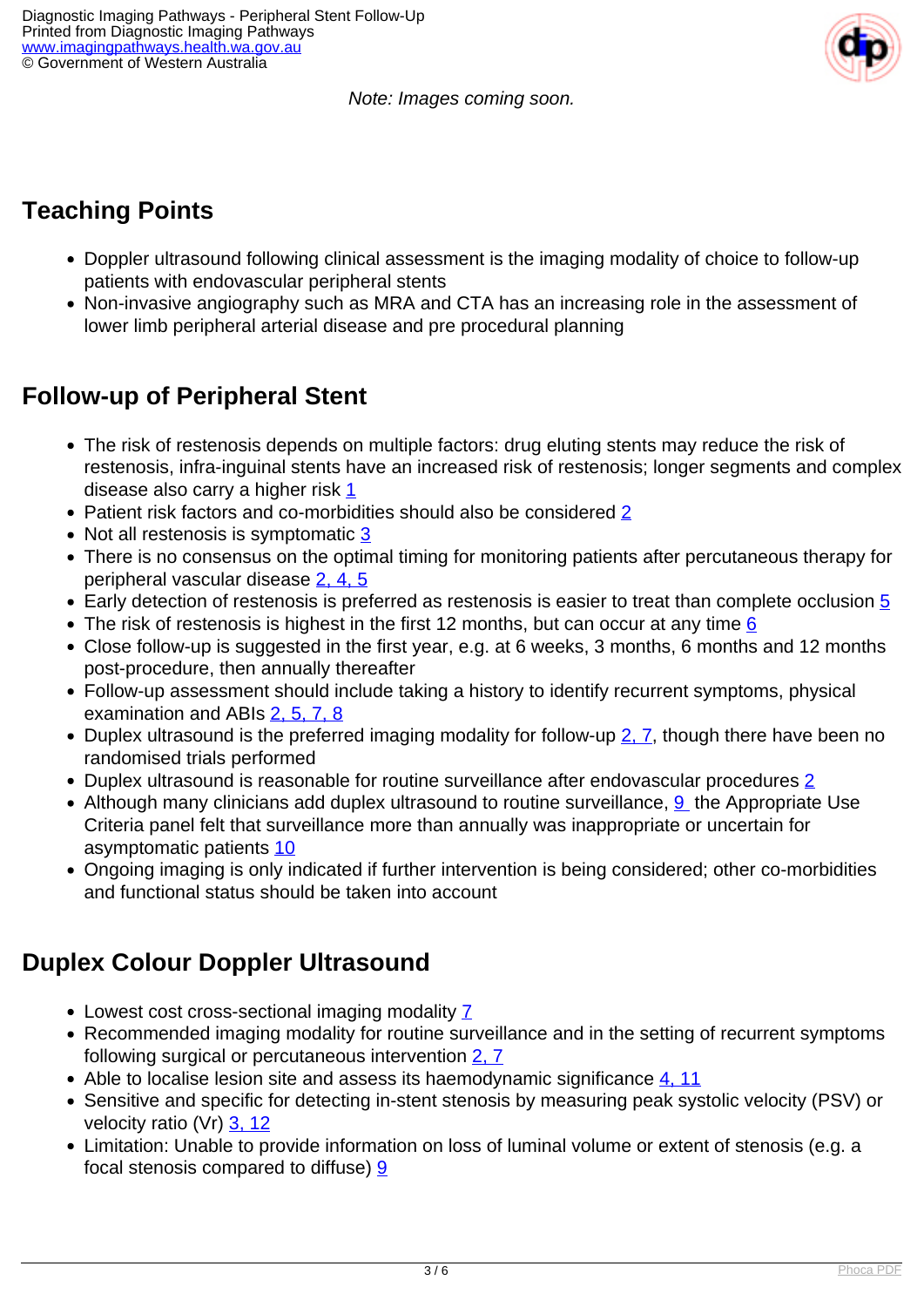## **Catheter Angiography**

- 'Gold standard' for peripheral arterial imaging [7, 13, 14](index.php?option=com_content&view=article&id=98&tab=references)
- Allows for intervention at the time of diagnosis

## **Non-invasive Angiography**

- Advancing technology has increased the use of CT Angiography (CTA) and magnetic resonance angiography (MRA) for evaluating vascular disease, particularly prior to intervention [7, 13, 15](index.php?option=com_content&view=article&id=98&tab=references)
- When compared to catheter angiography, CTA provides better evaluation of all collateral vessels and surrounding tissues [15](index.php?option=com_content&view=article&id=98&tab=references)
- MRA may also have a role in pre procedural planning and for follow-up assessment after revascularisation [4, 15, 16](index.php?option=com_content&view=article&id=98&tab=references)
- MRA is more sensitive and specific than CTA or ultrasonography for detection of lower-limb PAD [16](index.php?option=com_content&view=article&id=98&tab=references)

### **References**

### **Date of literature search: January 2018**

References are graded from Level I to V according to the Oxford Centre for Evidence-Based Medicine, Levels of Evidence. [Download the document](http://www.cebm.net/wp-content/uploads/2014/06/CEBM-Levels-of-Evidence-2.1.pdf)

- 1. Katsanos K, Tepe G, Tsetis D, Fanelli F. **Standards of practice for superficial femoral and popliteal artery angioplasty and stenting.** Cardiovasc Intervent Radiol. 2014;37(3):592-603. (Review article). View the reference
- 2. Gerhard-Herman MD, Gornik HL, Barrett C, Barshes NR, Corriere MA, Drachman DE, et al. **2016 AHA/ACC guideline on the management of patients with lower extremity peripheral artery disease: a report of the American college of cardiology/American heart association task force on clinical practice guidelines.** Circulation. 2017;135(12):e726-e79. (Guideline). [View the](https://www.ncbi.nlm.nih.gov/pmc/articles/PMC5477786/ ) [reference](https://www.ncbi.nlm.nih.gov/pmc/articles/PMC5477786/ )
- 3. Baril DT, Rhee RY, Kim J, Makaroun MS, Chaer RA, Marone LK. **Duplex criteria for determination of in-stent stenosis after angioplasty and stenting of the superficial femoral** artery. J Vasc Surg. 2009;49(1):133-9. (Level II evidence). View the reference
- 4. Hirsch AT, Haskal ZJ, Hertzer NR, Bakal CW, Creager MA, Halperin JL, et al. **ACC/AHA 2005 practice guidelines for the management of patients with peripheral arterial disease (lower extremity, renal, mesenteric, and abdominal aortic): a collaborative report.** Circulation. 2006;113(11):463-654. (Guideline). [View the reference](http://circ.ahajournals.org/content/circulationaha/113/11/e463.full.pdf )
- 5. Sobieszczyk P, Eisenhauer A. **Management of patients after endovascular interventions for peripheral artery disease.** Circulation. 2013;128(7):749-57. (Review article). [View the reference](http://circ.ahajournals.org/content/128/7/749.long )
- 6. Vroegindeweij D, Tielbeek AV, Buth J, Vos LD, van den Bosch HC. **Patterns of recurrent disease after recanalization of femoropopliteal artery occlusions.** Cardiovasc Intervent Radiol. 1997;20(4):257-62. (Level II evidence). [View the reference](https://www.ncbi.nlm.nih.gov/pubmed/9211771 )
- 7. Rybicki FJ, Nallamshetty L, Yucel EK, Holtzman SR, Baum RA, Foley WD, et al. **ACR appropriateness criteria on recurrent symptoms following lower-extremity angioplasty.** J Am Coll Radiol. 2008;5(12):1176-80. (Level II evidence). View the reference
- 8. Conte MS, Pomposelli FB, Clair DG, Geraghty PJ, McKinsey JF, Mills JL, et al. **Society for vascular surgery practice guidelines for atherosclerotic occlusive disease of the lower**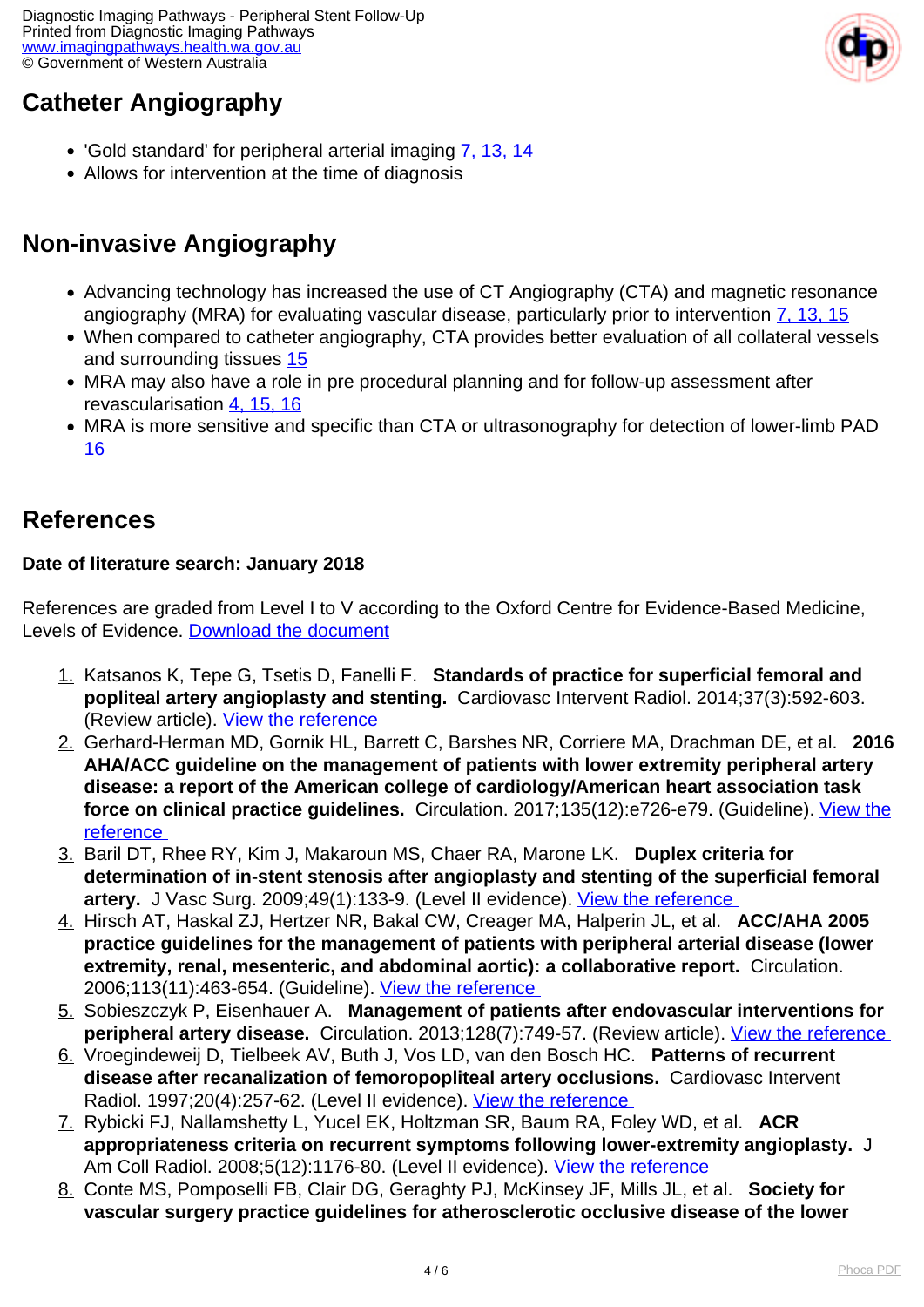

**extremities: management of asymptomatic disease and claudication.** J Vasc Surg. 2015;61(3 Suppl):2s-41s. (Guideline). View the reference

- 9. Ho KJ, Owens CD. **Diagnosis, classification, and treatment of femoropopliteal artery instent restenosis.** J Vasc Surg. 2017;65(2):545-57. (Review article). [View the reference](https://www.ncbi.nlm.nih.gov/pubmed/28126181 )
- 10. Mohler ER, Gornik HL, Gerhard-Herman M, Misra S, Olin JW, Zierler RE. **ACCF/ACR/AIUM/ASE/ASN/ICAVL/SCAI/SCCT/SIR/SVM/SVS 2012 appropriate use criteria for peripheral vascular ultrasound and physiological testing part I: arterial ultrasound and physiological testing.** J Vasc Surg. 2012;56(1):e17-51. (Guideline). [View the reference](https://www.ncbi.nlm.nih.gov/pmc/articles/PMC4514917/ )
- 11. Leiner T, Kessels AG, Nelemans PJ, Vasbinder GB, de Haan MW, Kitslaar PE, et al. **Peripheral arterial disease: comparison of color duplex US and contrast-enhanced MR angiography for** diagnosis. Radiology. 2005;235(2):699-708. (Level III evidence). View the reference
- 12. Kawarada O, Higashimori A, Noguchi M, Waratani N, Yoshida M, Fujihara M, et al. **Duplex criteria for in-stent restenosis in the superficial femoral artery.** Catheter Cardiovasc Interv. 2013;81(4):E199-205. (Level III evidence). [View the reference](https://www.ncbi.nlm.nih.gov/pubmed/22639187 )
- 13. Kumamaru KK, Hoppel BE, Mather RT, Rybicki FJ. **CT angiography: current technology and clinical use.** Radiol Clin North Am. 2010;48(2):213-35. (Review article). [View the reference](https://www.ncbi.nlm.nih.gov/pubmed/20609871 )
- 14. Kock MC, Adriaensen ME, Pattynama PM, van Sambeek MR, van Urk H, Stijnen T, et al. **DSA versus multi-detector row CT angiography in peripheral arterial disease: randomized controlled trial.** Radiology. 2005;237(2):727-37. (Level I evidence). [View the reference](https://www.ncbi.nlm.nih.gov/pubmed/16244280 )
- 15. Kasapis C, Gurm HS. **Current approach to the diagnosis and treatment of femoral-popliteal arterial disease. A systematic review.** Current cardiology reviews. 2009;5(4):296-311. (Level II evidence). [View the reference](https://www.ncbi.nlm.nih.gov/pubmed/21037847 )
- 16. Collins R, Burch J, Cranny G, Aguiar-Ibanez R, Craig D, Wright K, et al. **Duplex ultrasonography, magnetic resonance angiography, and computed tomography angiography for diagnosis and assessment of symptomatic, lower limb peripheral arterial** disease: systematic review. BMJ. 2007;334(7606):1257. (Level I evidence). *View the reference*

| Information from this website                                                                                                                 | <b>Information from the Royal</b><br><b>Australian and New Zealand</b><br><b>College of Radiologists' website</b>                                                                     |
|-----------------------------------------------------------------------------------------------------------------------------------------------|---------------------------------------------------------------------------------------------------------------------------------------------------------------------------------------|
| <b>Consent to Procedure or Treatment</b><br><b>Radiation Risks of X-rays and Scans</b><br><b>Angiography (Angiogram)</b><br><b>Ultrasound</b> | Angiography<br><b>Radiation Risk of Medical Imaging During</b><br><b>Pregnancy</b><br><b>Radiation Risk of Medical Imaging for</b><br><b>Adults and Children</b><br><b>Ultrasound</b> |

## **Information for Consumers**

### **Copyright**